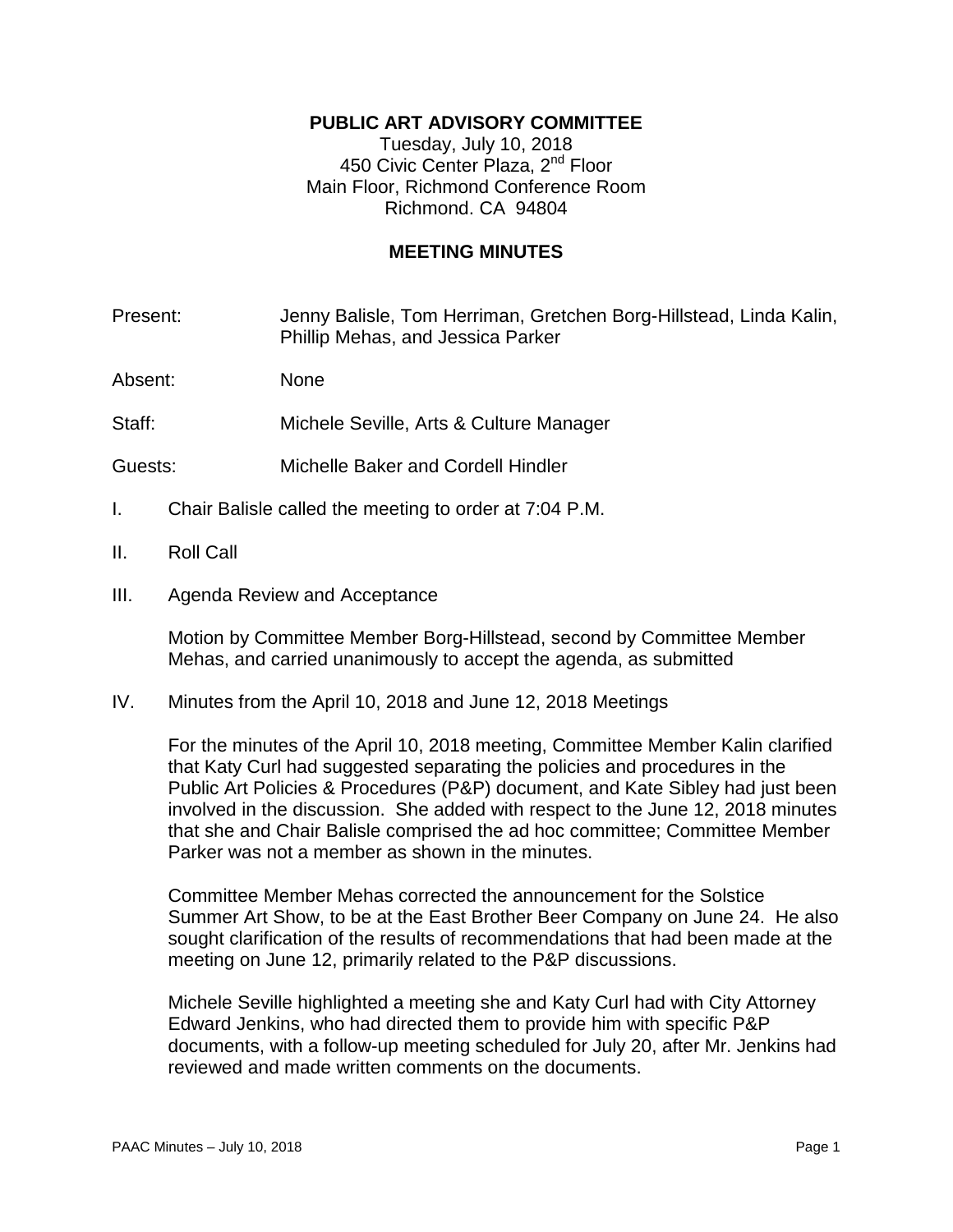Motion by Committee Member Mehas, second by Committee Member Kalin, and carried unanimously to accept the minutes of the April 10, 2018 and June 12, 2018 meetings, both as amended.

V. Public Comment

Cordell Hindler distributed an announcement of an upcoming performance of *Ragtime*.

VI. Report on Status of Proposed Public Art Board Ordinance and Public Art Policies & Procedures

Ms. Seville referred to the Public Art Board Ordinance and P&P documents in the meeting packet, reiterated that Mr. Jenkins would be reviewing the documents, and explained whether or not there would be a name change he wanted the description of what the PAAC actually did, with an intent to draw a parallel between the Design Review Board and the Public Art Board. She described the inception of the documents and emphasized the need for clarification and finalization due to the One Percent for Art private development requirement. One of the changes required would be the description of the Richmond Arts and Culture Commission (RACC), which while shown as responsible for public art was actually not, in that the PAAC was directly responsible for public art. She added that the P&P could change as a result of the City Attorney review process.

Committee Member Kalin verified that the ad hoc committee had discussed the suggestion to divide the P&P into two documents, although due to the lack of time and staff to accomplish that task, it had ultimately decided not to do so.

Ms. Seville requested that the ad hoc committee memorialize that discussion, in writing, to be submitted to Mr. Jenkins with the other P&P documents, adding that it might be worthwhile to hire the original preparer of the P&P to divide it, streamline it, or make recommendations.

VII. Report on Public Art Roster

Committee Member Parker presented the "how to" document for the Public Art Roster, described the extensive research she had pursued, presented the selfexplanatory invitation to artists, the criteria involved, the security of Drop-Box, and the public art roster process from both the artist's and the PAAC perspective.

Ms. Seville recommended that references to "city management staff" be replaced with the "Arts & Culture Manager" or "Arts & Culture Division" to avoid confusion with the City Manager.

Chair Balisle described the steps that had been taken to date, explained that the vetting to start the process had been done, and suggested it was time to move forward with the program.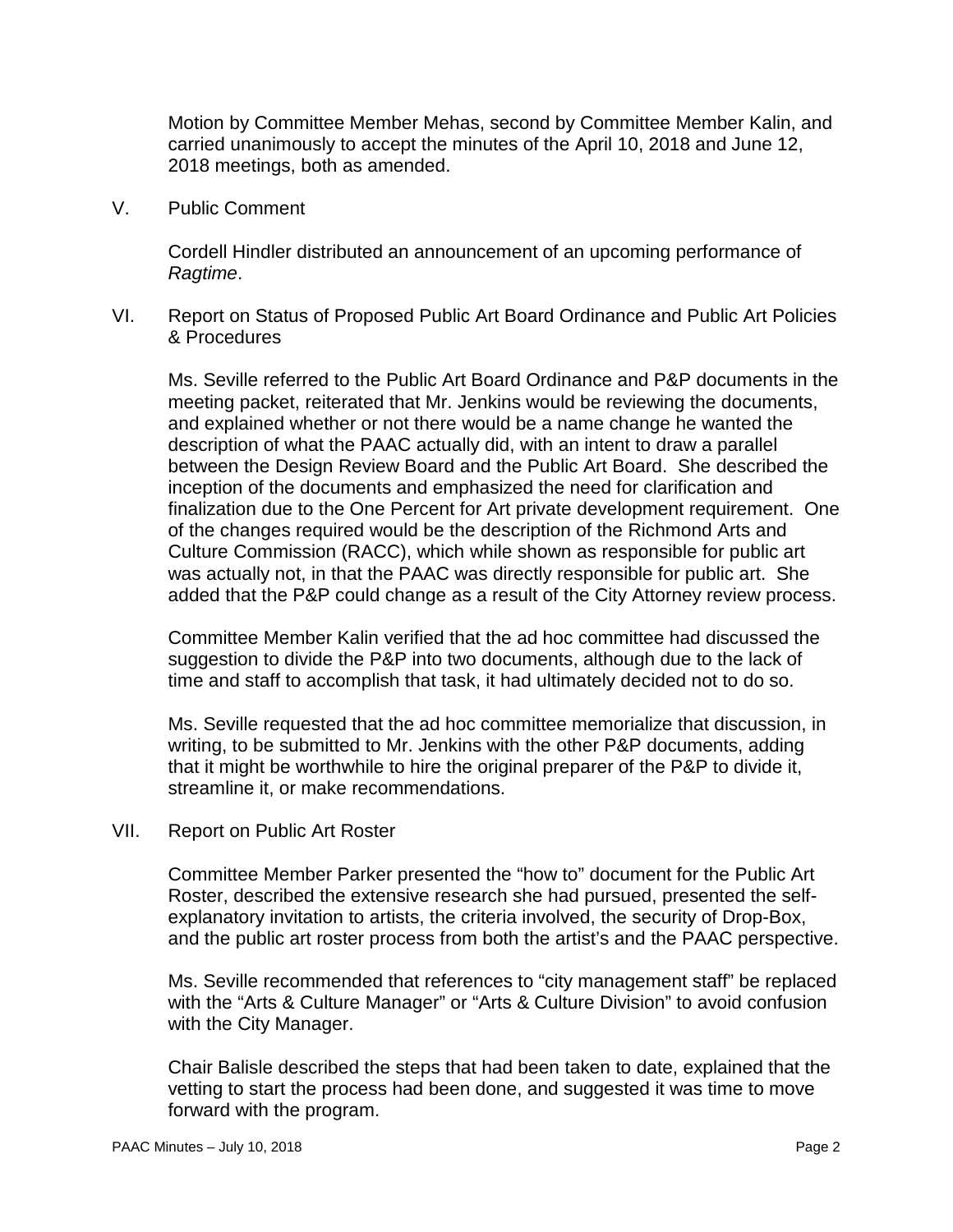Ms. Seville requested that the Chair provide a description of what had been done to date in a short, one-page bullet-point list, to be accompanied with back-up documents, meeting notes and the like. The written description of the program would have to be submitted to the RACC and to the City Council for approval, and would also be submitted to the City Attorney. She suggested the Pubic Art Roster could be posted with the City's Bids on Line page to be distributed to hundreds of recipients.

On the discussion, there was a desire to clarify that personal information the artists submitted as required by the process would not be compromised through the Bids on Line process. Information as to how other cities managed their public rosters in that regard would be sought to determine how privacy could be protected.

VIII. Report on New Developer Handout Materials

Committee Member Kalin presented the New Developer Handout and sought input from the PAAC prior to the next meeting when the item could be considered for approval, particularly since the How to Get Started section had been left ambiguous enough so that changes to the two documents would not affect it.

PAAC Members characterized the proposal as gorgeous, concise, well done, and clearly laid out for developers, although one member did not think the text was very friendly; there was a need to include the City logo and streamline the process, with a desire that the PAAC be the approving body to avoid delays. The PAAC underscored the need to work more closely with the Planning Department. Additional comments from the PAAC were encouraged through email, with a deadline no later than Monday, July 16.

Ms. Seville recommended a meeting with Lina Velasco in the Planning Department to evaluate the planning checklist and to see if any other planning documents needed to be changed.

IX. Report on Ad Hoc Developer Review Meeting June 26, Including Checklist for Planning and Review Process and Development

Committee Member Kalin referred to the checklist for planning and noted that Ms. Velasco had asked for a checklist to be added to the planning materials handed out to developers. Roberta Feliciano, also in the Planning Department, had offered her several examples. The one most desired to include the PAAC checklist was the Multifamily Residential and/or Commercial Development Projects Form of the Application Submittal Checklist.

Committee Member Borg-Hillstead described the process that would be taken by the Planning Department and was invited to the proposed meeting to facilitate the discussion.